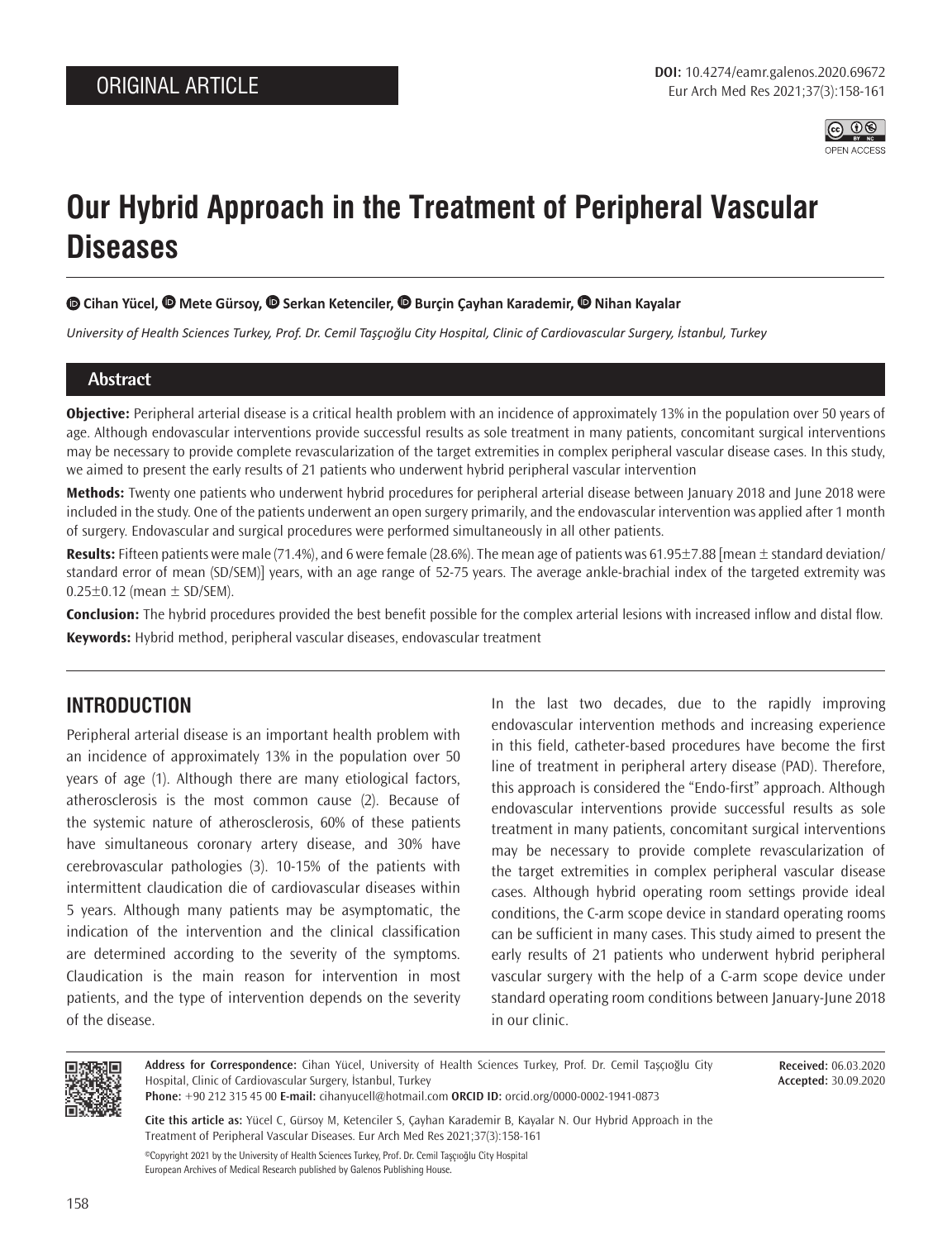## **METHODS**

#### **Patient Selection**

In this study, data from the clinical database were analyzed retrospectively. The patients admitted to the cardiovascular surgery clinic and diagnosed with PAD and then underwent hybrid intervention were analyzed.

The ankle-brachial index (ABI) of all patients was measured after a detailed history and physical examination. In patients with ABI <0.9, computed tomographic (CT) angiography was performed. In addition, all patients underwent carotid doppler and cardiac examination, except for two patients who were operated on under emergency conditions. Patients were classified by using Fontaine classification, and patients with Fontaine 2B or higher with comorbidities were considered and treated with hybrid therapy. All patients participating in the study were informed about the study, and their consent was obtained. Ethics Committee Okmeydanı Training and Research Hospital approved this study (approval number: 48670771-514.10, date: 14.05.2019).

### **Surgical Technique**

Operations were performed under either general anesthesia, local anesthesia, or peripheral nerve block. Long superficial femoral artery (SFA) occlusions (>25 cm) were treated with prosthetic bypass grafting in elective conditions. Endarterectomy was performed for the lesions, which may cause anatomic and physiological stenosis in the main femoral artery or to relieve stenoses limiting the inflow. In addition, simultaneous profundoplasty was performed in the presence of osteal stenosis of the deep femoral artery.

Endovascular treatment methods were applied to patients with aorta-iliac lesions shorter than 5 cm, SFA lesions shorter than 25 cm, or distal arterial lesions. Endovascular techniques used were atherectomy, percutaneous balloon angioplasty, and/ or drug-coated percutaneous balloon angioplasty. In addition, since most patients had simultaneous endovascular and surgical procedures, catheterization was performed from the explored artery for endovascular treatment.

#### **Statistical Analysis**

Statistical analyzes were performed using SPSS (SPSS Inc., Chicago, IL, USA) version 16.0. Continuous variables are presented as mean  $\pm$  standard deviation and categorical variables as n and percentage values.

# **RESULTS**

The study included a total of 21 patients who underwent hybrid procedures for peripheral arterial disease between January 2018 and June 2018. 15 of the patients were male (71.4%), and 6 were female (28.6%). The mean age of patients was 61.95±7.88 years, with an age range of 52-75 years. The most common risk factor was smoking (80.9%). The other risk factors related to the patients were summarized in Table 1. Two patients (9.5%) had ischemic wounds (Fontaine class 4), 14 patients (66.6%) had claudication (Fontaine class 2B), and 5 patients (23.9%) had rest pain (Fontaine class 3). The average ABI in the targeted extremity was 0.25±0.12.

Interventions were performed in 18 patients under general anesthesia, 2 patients under local anesthesia, and one patient with a peripheral nerve block. Femoro-popliteal bypass was performed in 10 patients due to long-segment superficial femoral artery lesions (>25 cm). Six patients underwent endarterectomy to the main femoral artery. Extra anatomic femoro-femoral bypass was performed in 2 patients. Interposition with autogenous vein, bilateral embolectomy, and extra anatomic axillo-femoral bypass was performed in each one patient. In the same session, 6 patients underwent self-expandable main iliac artery stent implantation, 11 patients underwent anterior tibial artery percutaneous transluminal balloon angioplasty, and 3 patients underwent superficial femoral artery percutaneous transluminal balloon angioplasty. Detailed data on patient procedures are summarized in Table 2.

For the patient who underwent femoro-femoral bypass and the deep femoral artery plasty, transposition from the superficial femoral artery to the deep femoral artery was performed percutaneous transluminal balloon angioplasty. An application of vacuum assisted closure for prolonged service hospitalization and wound infection was required in the inguinal incision in this patient. As a result, this patient increased the average length of

| Table 1. Demographic data               |            |                |
|-----------------------------------------|------------|----------------|
| <b>Risk factor</b>                      | Number (n) | Percentage (%) |
| Hypertension                            | 9          | 42.8           |
| Diabetes mellitus                       | 13         | 61.9           |
| Hyperlipidemia                          | 6          | 28.5           |
| Coronary artery disease                 | 8          | 38             |
| Smoking                                 | 17         | 80.9           |
| Infrarenal abdominal aortic<br>aneurysm |            | 4.7            |
| Carotid artery stenosis                 |            | 4.7            |
| Small cell lung cancer                  |            | 4.7            |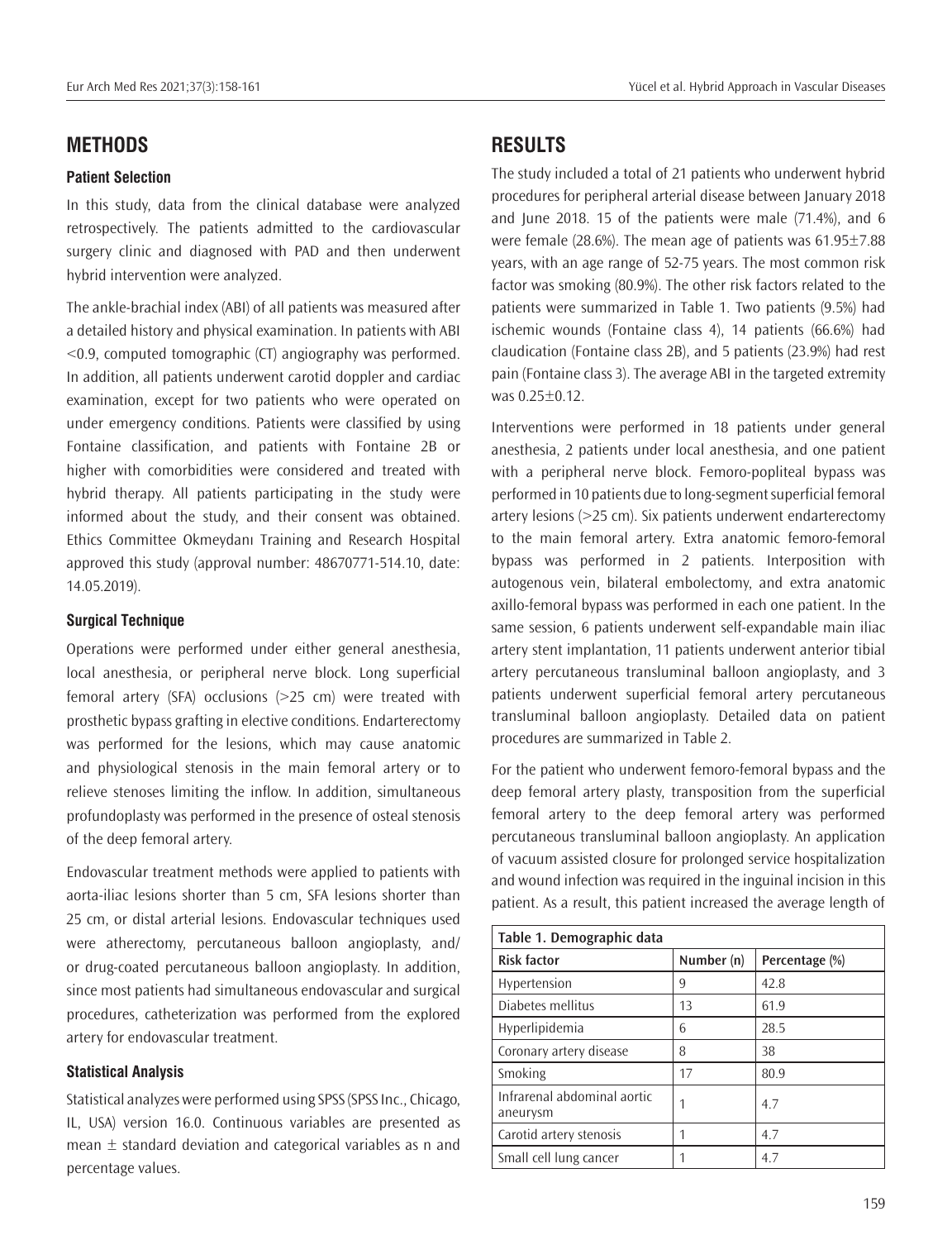| Table 2. Surgical and endovenous procedures applied to the<br>patients                                                |                    |  |
|-----------------------------------------------------------------------------------------------------------------------|--------------------|--|
| Procedure                                                                                                             | Number of patients |  |
| Right CFA endarterectomy $+$ right CIA stent                                                                          | Β                  |  |
| Right femoropopliteal bypass $+$ right ATA<br>angioplasty                                                             | 3                  |  |
| Left femoropopliteal bypass + left ATA<br>angioplasty                                                                 | 4                  |  |
| Right CFA endarterectomy + right ATA<br>angioplasty                                                                   | $\overline{2}$     |  |
| Femoro-femoral bypass $+$ left SFA angioplasty                                                                        | $\overline{2}$     |  |
| Femoro-femoral bypass + right CIA stent                                                                               | 1                  |  |
| Right femoropopliteal bypass $+$ right CIA<br>stent                                                                   | 3                  |  |
| Left popliteal artery vein graft interposition $+$<br>left ATA angioplasty                                            | 1                  |  |
| Left axillo-femoral bypass + left ATA<br>angioplasty                                                                  | 1                  |  |
| Bilateral femoral embolectomy $+$ right SFA<br>angioplasty                                                            | 1                  |  |
| ATA: Anterior tibial artery, SFA: Superficial femoral artery, CIA: Common iliac artery,<br>CFA: Common femoral artery |                    |  |

stay. The mean length of hospitalization was 3.15±2.94 days. There was no acute renal failure or mortality in the postoperative period. Two patients with ischemic injuries were referred to hyperbaric oxygen therapy at the end of postoperative follow-up. One of the two patients underwent interposition surgery with an autogenous graft to the popliteal artery under emergency conditions, and the other patient underwent bilateral femoral artery embolectomy operation. One of the patients underwent at first endovascular intervention before one month to open surgery. This patient underwent endovascular intervention guided by arterial doppler ultrasonography of the main femoral artery. The mean of AAI was  $0.83\pm0.15$  in the postoperative follow-up period.

## **DISCUSSION**

This retrospective study presents our experience in 21 patients who underwent a hybrid intervention. We performed simultaneous endovascular and surgical treatment in 20 patients and staged hybrid in one patient. The hybrid approach is defined as the combined utilization of open surgery and endovascular methods in the same case. PAD is a systemic disease. Ozkan et al. (4) reported their series of the 626 patients, 400 (64%) had multisegmental disease, the most common form of combined femoropopliteal and crural disease (25%). Neither open surgery nor endovascular approach could provide complete revascularization in some of these complex cases. The

present study aimed to discuss the importance of the hybrid approach following current European Society for Vascular Surgery guidelines recommendations.

While the discussion on the choice of treatment continues, the latest published European Society of Cardiology guideline suggests endovascular treatment as the first choice for occlusive lesions shorter than 5 cm in terms of revascularization of aortailiac disease and aorta-bifemoral bypass class I defined as indicated for aorta-iliac occlusions without serious comorbidity. Furthermore, in patients with long and/or bilateral aortailiac occlusive lesions with severe comorbidity, the need for endovascular intervention was emphasized as the first strategy with class I indication.

In the same guideline, endovascular treatment for occlusive femoropopliteal lesions below 25 cm and autologous vein grafting for lesions above 25 cm are presented as the first strategy with class I indication. Transluminal balloon angioplasty and stenting process of the aorta-iliac region has a high primary and secondary patency rate. Primary patency in short lesions (<5 cm) after transluminal angioplasty is reported as 64.5%, and secondary patency is found to be 81.8% (5).

The aortoiliac occlusive disease is generally associated with severe comorbidities. Aortobifemoral or aortobiiliac bypass is still the preferred approach in complex cases with 5 and 10 years patency rates of approximately 90% and 75%, respectively (6,7). Aortic bifurcated surgery is a high-risk procedure. Bredahl and colleagues reported 3.6% of cases showed 30-day mortality, and 20% of cases showed 30-day major complications in their 20 years of experience (8). In the last decade, Endovascular Aneurysm Repair, Covered Endovascular Repair of Aortic Bifurcation (CERAB), and the kissing stent technique have become a current first line treatment in experienced centers. The endovascular approach has comparable midterm results but has better early-term outcomes regarding mortality, hospital stays, bleeding, infection, and mesenteric ischemia. We also prefer both CERAB and the kissing stent technique in complex cases. We reported 7 patients underwent simultaneous uniiliac endovascular intervention and peripheric arterial surgery with 100% procedural success in this series. Primary iliac stenting was the preferred technique in each case. Peripheric surgery was planned considering both preoperative CT angiography and DSA during the iliac procedure.

Jorshery et al. (9) compared hybrid interventions with a peripheral bypass with saphenous vein and prosthetic graft in patients with complex pad. They reported that hybrid procedures have favorable perioperative outcomes compared with open bypass for femoropopliteal revascularization. Our